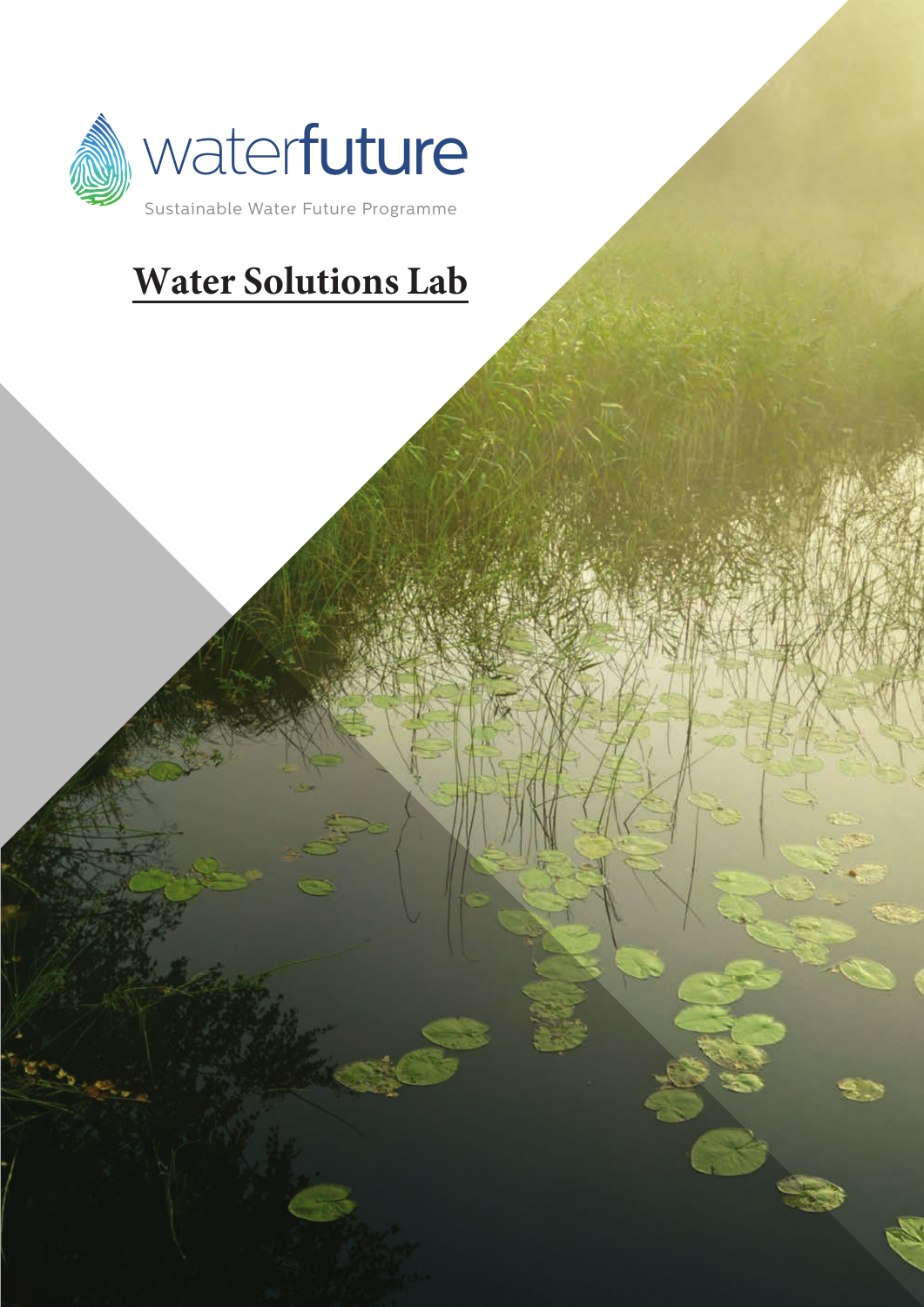# Water Solutions Lab initiative

## Currently, many water initiatives exist and address water challenges from multiple perspectives.

Despite these various efforts, it is beyond any doubt that water-related sustainable development requires further accelerated technological, social and institutional innovation. The increasing demand for the drastic reduction of environmental burdens and the footprints of human consumption, for example, water pollution and groundwater overdraft, implies that adaptation within existing technologies is not sufficient. Instead, radical and systematic innovations - 'regime shifts'- are needed to meet such pressing challenges. Despite much progress in technologies over the past two decades, it is clear that the rate of technological development is not meeting the challenges of burgeoning human populations, demand for water, and increased rates of contamination.

Scientists are concerned with the understanding of water scarcity conditions, drivers and its impacts; businesses implement new strategies, technologies and products with many of these critically dependent on water; policymakers on all different levels attempt to mitigate and adapt to environmental impacts; and non-governmental organisations raise awareness and actively protect and support impacted humans and nature.

The limitation of the current approach involves an apparent disconnection between the knowledge generators and knowledge implementers, as the problems and solutions are often identified in silos. The innovation process and solutions developed by the solution identifiers often do not address the root causes of the problem that have been identified by problem identifiers.

We need a change in approach and a framework that strongly connects both problem identifiers with solutions identifiers, knowledge generators and knowledge implementers while focusing on integrated solutions. Such a solutions-oriented, integrated approach can act as an antidote to the otherwise sluggish flow of evidence-based knowledge from the water sciences, to policy formulation and ultimately to application and implementation. It may help to develop 'knowledge-toconcrete action' and find solutions through the co-production of knowledge, involving scientists and other stakeholders.

The three major barriers hindering the implementation of an innovative solution are apparent:

- 1. Lengthy diffusion time of innovation.
- 2. Lack of knowledge exchange between theory and practice.
- 3. Lack of implementation research to monitor and understand the effects of innovative solutions.

The central goal of the Water Solutions Lab (WSL) is to to overcome these barriers and **establish a framework to** facilitate the process of innovation in water-related issues. WSL integrates problems with solutions towards identifying a feasible set of solutions that address the root causes of the problem at the local level.

Figure 7 illustrates the process.

The goal will be achieved by stimulating innovation through:

- 1. Identifying the root cause of problems at local levels using a systems approach, and understanding interactions between hydrology, biogeochemical processes, infrastructure, and human dimensions of water-related problems. As several problems are interconnected, identifying root-causes of the problems through systemsbased approaches will help to reduce the costs of solving water-related problems at local levels. It will allow systemic problems to be addressed.
- 2. Providing a solution knowledge platform that showcases different solutions available at global, regional, national and local levels and is relevant to the problems identified through systems analysis.
- 3. Identifying feasible solutions from the solution platform that address root causes of the problems using a multistakeholder and multi-criteria analysis framework.
- 4. Monitoring and assessing implementation of solutions using impact analysis.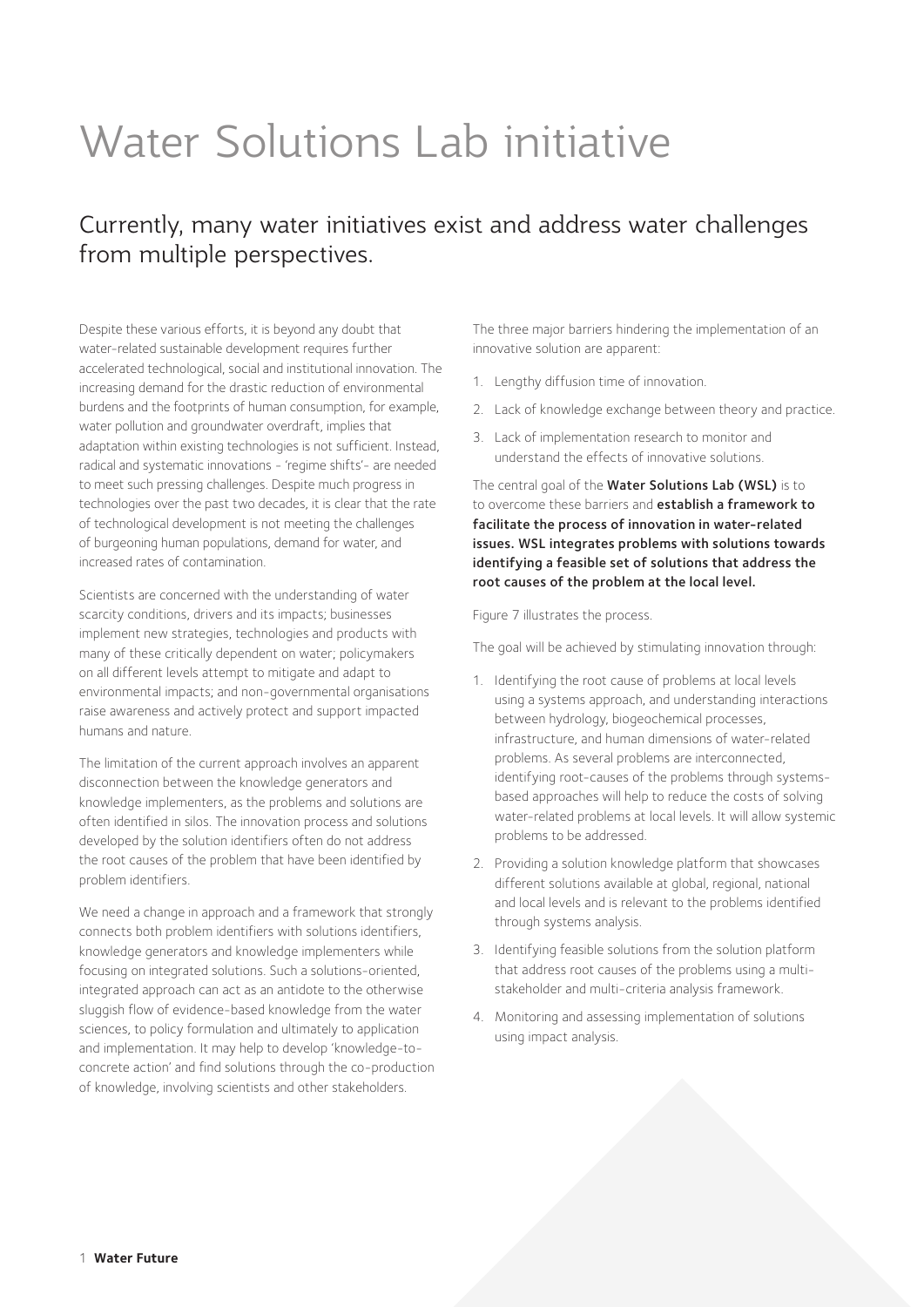#### Figure 7: Water Solutions Lab process



### LAB SHARES ITS KNOWLEDGE

The activities are supported by knowledge hubs, which shares knowledge and solutions, and builds the capacity and skills of our international water management community. The knowledge hub:

- showcases different research organisations' expertise in water research, management, policy, and their support for the Lab
- facilitates domestic and international collaboration through developing a network and referral service of water solution providers, experts and institutions or countries with problems
- assists in global capacity building, training and skills development and know-how in water management
- establishes a means for easily presenting and sharing water management knowledge and information
- provides a portal for participants worldwide to discuss, review and share information to create and apply new knowledge and improve practices.

Currently, a co-design process is undergoing to establish such a Water Solutions Lab knowledge hub based at Indian Institute of Science (IISc), Bangalore. It is a collaborative forum (involving many partners including Federation of Indian Chambers of Commerce and Industry (FICCI)) for addressing water-sector challenges in India, with emphasis on challenges facing the city of Bangalore. The Solutions Lab will seek to increase access to effective solution providers in the water sector. Such a process of establishing Water Solutions Lab is also currently underway in other countries.